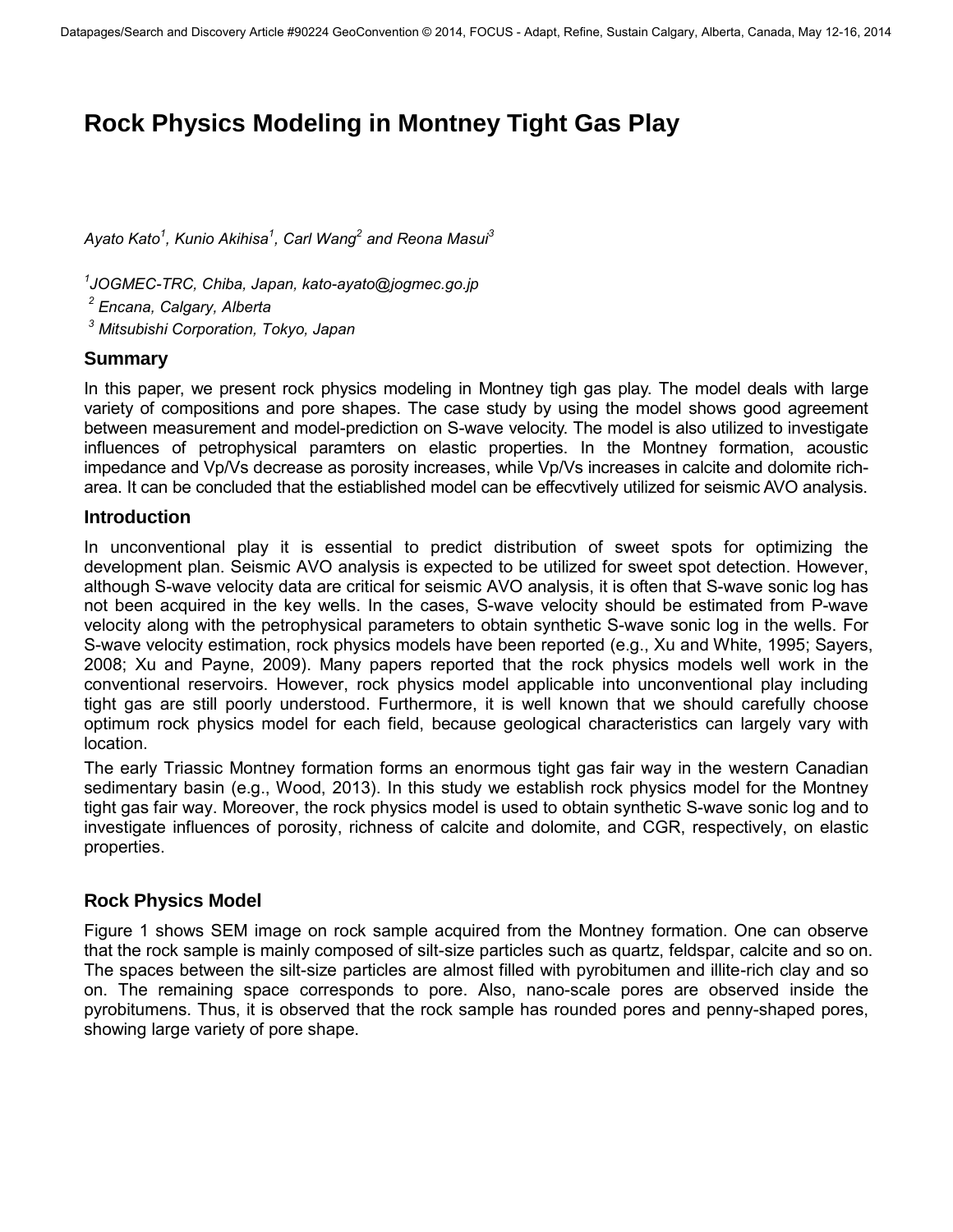

*Figure 1 SEM image on rock sample acquired from Montney formation.*

We established rock physics model which is applicable into the Montney formation, taking into account the large variety of pore shape, as well as large variety of compositions. Our model is an inclusionbased model which embeds inclusions (such as pore, minor compositions) into a homogeneous host material, like Zhu et al. (2012), and effective elastic stiffness of the resulting embedded material is obtained by using effective medium theory. In the modeling aspect ratio of pore is one of key parameters because it can change the effective elastic stiffness. In the some models which are available in literature, single aspect ratio has been used in each depth position. However, it is difficult to determine single aspect ratio because there is large variety in the pore shape in the most cases, for example as we discussed with Figure 1. Thus, like Ruiz and Cheng (2010), we propose that two kinds of representative pore shape are used in the modeling; rounded pore and penny-shaped pore. Rounded pore has larger elastic stiffness as compared to penny-shaped pore, because it is less compressible. Thus, rounded pore is called stiff pore while penny-shaped pore is called soft pore. After the volume ratio between stiff pore and soft pore is defined, stiff pore and soft pore are alternatively embedded into a host material until the embedded volume reaches to the corresponding volume. The model has four steps as follows (Figure 2);

- Step-1: Forming rock solid cube composed of pure minerals (quartz, feldspar, calcite, dolomite etc). Bulk and shear moduli of the cube are simply determined by Reuss-Voigt-Hill averaging.
- Step-2: The rock solid cube is embedded with illite-water composites. Volume of the embedded composites corresponds to sum of volume of clay and clay-bounded water obtained in the petrophysical analysis. Note that bulk and shear moduli of illite-water composite are 21 GPa and 7 GPa, respectively. The embedded cube is regarded as a homogeneous material and will be treated as a host material (Material-II) in the next step. Effective bulk and shear moduli of the Material-II are calculated by using Differential Effective Medium theory (DEM: Xu and White, 1995).
- Step-3: Pyrobitumen and dry pore are embedded into the Material-II. Calculations of effective bulk and shear moduli are performed by using DEM. Bulk and shear moduli of pyrobitumen are assumed to be 5.5 Gpa and 3.2 GPa, respectively. For dry pores there are two kinds of pore shape: rounded (stiff) and penny-shaped (soft) pores. Aspect ratios of the stiff and soft pores are assumed to be constant in the analyzed interval.
- Step-4: The dry pores are filled with fluids (gas and brine composite) by using Biot-Gassmann equation. Bulk modulus and density of each fluid is obtained using FLAG program (e.g., Liu, 2006) and Wood's equation is used to obtain effective properties of gas-brine mixture.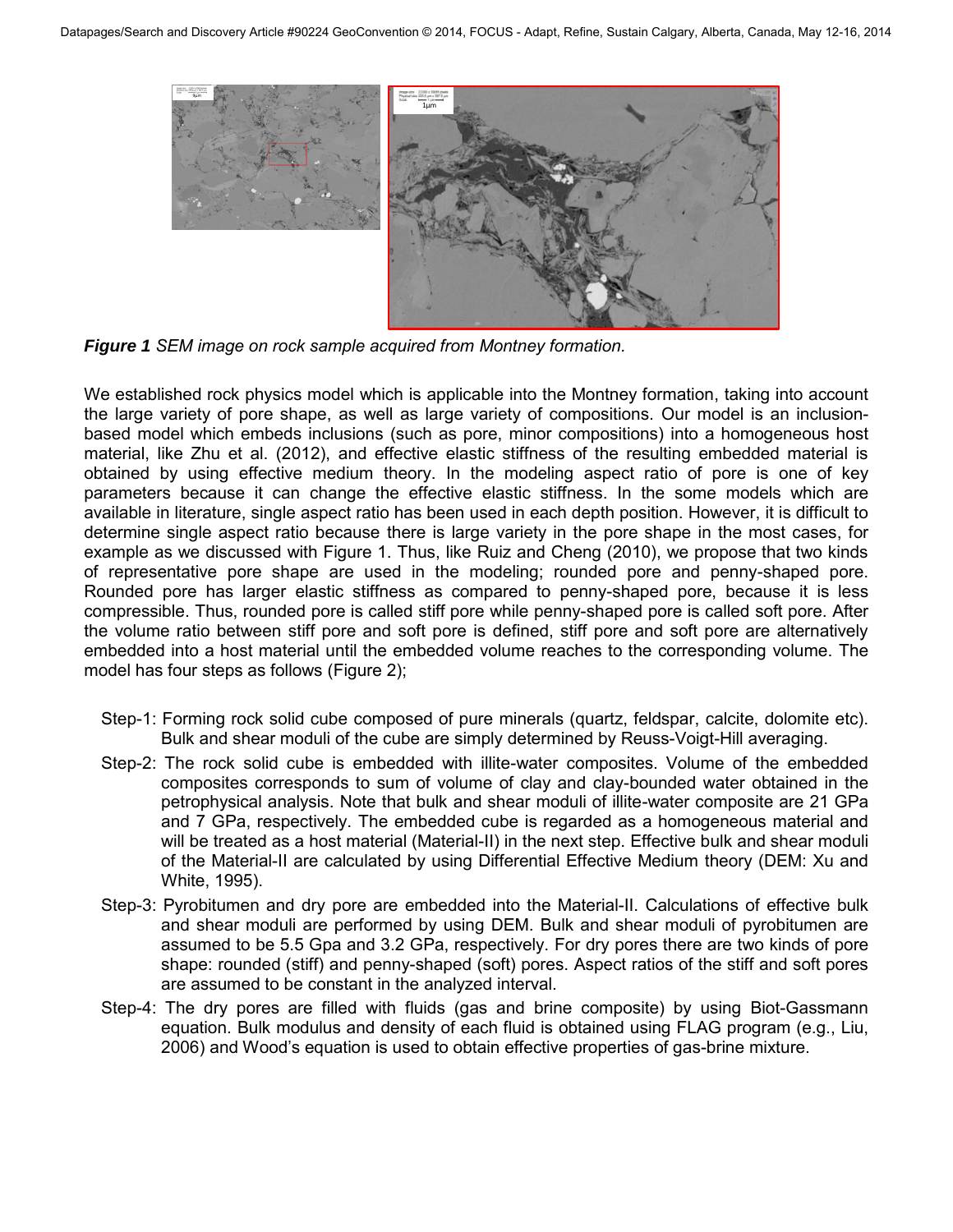The model has free parameters, such as the volume ratio between stiff and soft pores, to adjust effective elastic stiffness of the model output. The free parameters are optimized in the well in which Swave sonic log is available, as discussed in the next section.



*Figure 2 Constructed rock physics model. The model consists of 4 steps. In the 2nd and 3rd steps inclusions are embedded into a host material using DEM theory. Ratio of stiff pore to soft pore is determined in inversion process, minimizing discrepancies between Vp measurement and Vp model prediction. Note that the model assumes an isotropic medium.*

# **Example**

We applied the established rock physics model into the Montney tight gas play. Figure 3 shows example of the estimated elastic property in the well in which not only P-wave velocity but also S-wave velocity measurements are available. The black and red curves represent the actual measurement and model prediction, respectively. Petrophysical analysis was well performed in the well to obtain porosity, gas saturation, TOC, and volume ratio of minerals and so on. The petrophysical parameters are used as an input in the rock physics modeling. The volume ratio between stiff pore and soft pore is determined by iteratively minimizing difference between Vp measurement and Vp model-prediction. Thus, Vp prediction is virtually overlapped with Vp measurement. In addition, one can observe that predictions of Vs and density, as well as Vp/Vs, are well consistent with the corresponding measurement. The correlation coefficients between the measurement and prediction in the Montney interval for Vs and Vp/Vs are 0.98 and 0.90, respectively. Note that aspect ratios of stiff and soft pores are assumed to be 0.8 and 0.01, respectively. It is expected that the model with the optimized parameters can be applied into the wells in which S-wave velocity measurement is unavailable, in order to obtain synthetic S-wave sonic log, if geological characteristic does not change largely.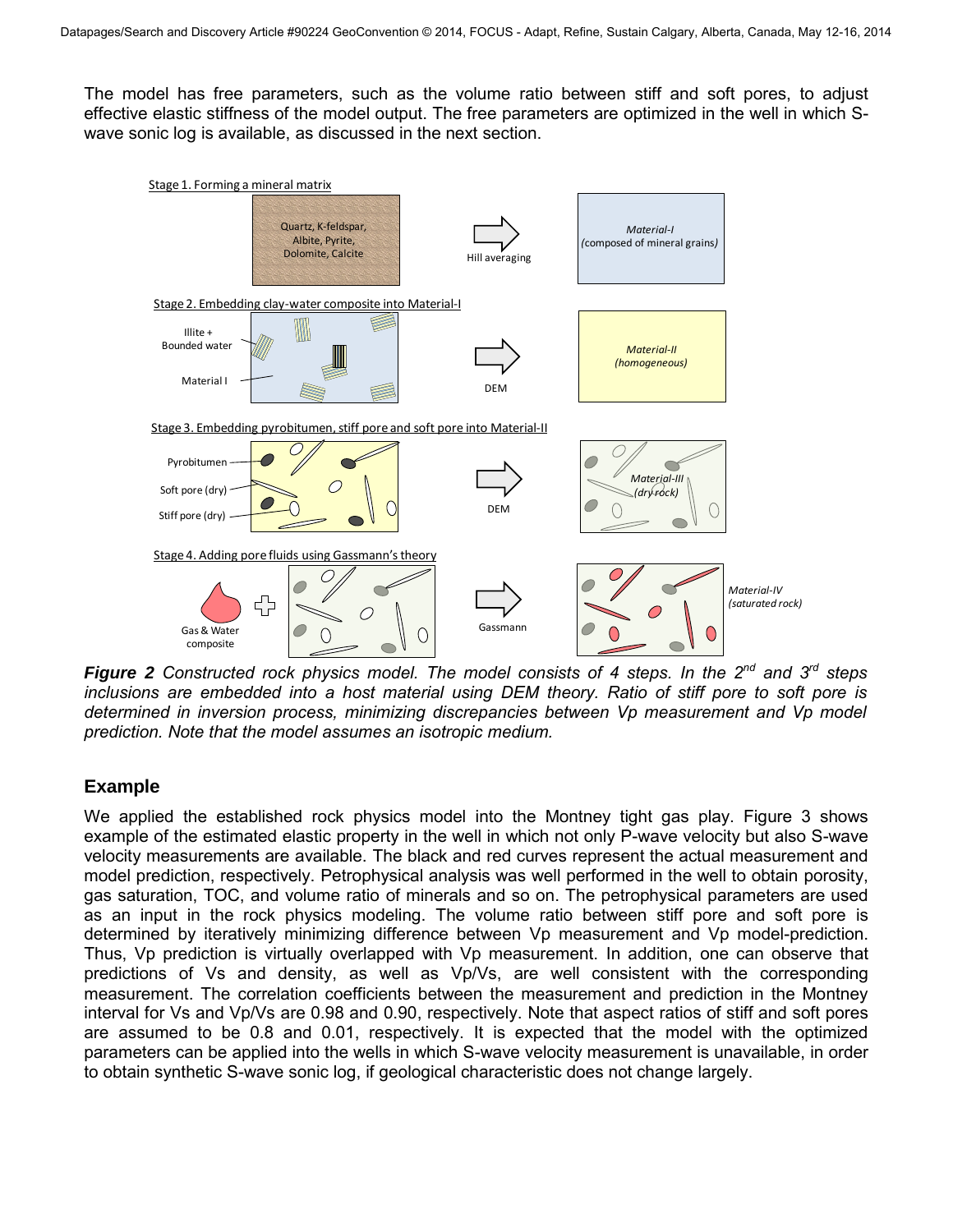

*Figure 3 Comparison between model prediction (red) and actual measurement (black) for Vp, Vs, Vp/Vs and density and ratio of stiff pore to soft pore determined in the inversion process.*

In addition to Vs estimation, once the parameters are optimized, the model can be used to investigate influences of petrophysical parameters on elastic properties. Figure 4 shows the estimated changes in P-wave velocity, acoustic impedance (AI) and Vp/Vs due to changes in porosity, richness of calcite and dolomite and CGR, respectively. In the porosity change, only porosity changes, while other petrophysical parameters remain constant. As porosity increases, P-wave velocity and AI monotonically decrease. Furthermore, Vp/Vs also decreases with porosity, because magnitude of decrease in Vp is larger than that of Vs. Next, in the change of calcite and dolomite, as volume of calcite and dolomite increases, volume of remaining minerals (such as quartz, feldspar, clay, etc) decreases, keeping relative volume ratio among the remaining minerals remain constant. P-wave velocity and AI are almost insensitive to volume change of calcite and dolomite, while Vp/Vs largely increases, because S-wave velocity substantially decreases. As the last case, when we change only gas properties to change CGR, P-wave velocity, AI and Vp/Vs show only subtle changes. Thus, as a conclusion of this exercise, it may be implied that seismic attribute associated with P-wave velocity, as well as Vp/Vs, is a potential one which can estimate porosity distribution, and that Vp/Vs may be utilized for estimating distribution of calcite and dolomite rich-area. Moreover, it is very challenging to obtain CGR distribution map only from these seismic attributes.

# **Conclusions**

We present rock physics model which is applicable into the Montney formation. The model is inclusionbased model. Unlike many models reported in literature, two types of pore shape (stiff and soft pores) are treated as representative one. The volume ratio between stiff pore and soft pore is determined by inversion process. In the case study, the estimated S-wave velocity is consistent with the corresponding measurement. Also, the model can be used to investigate influences of petrophysical parameters on elastic properties.